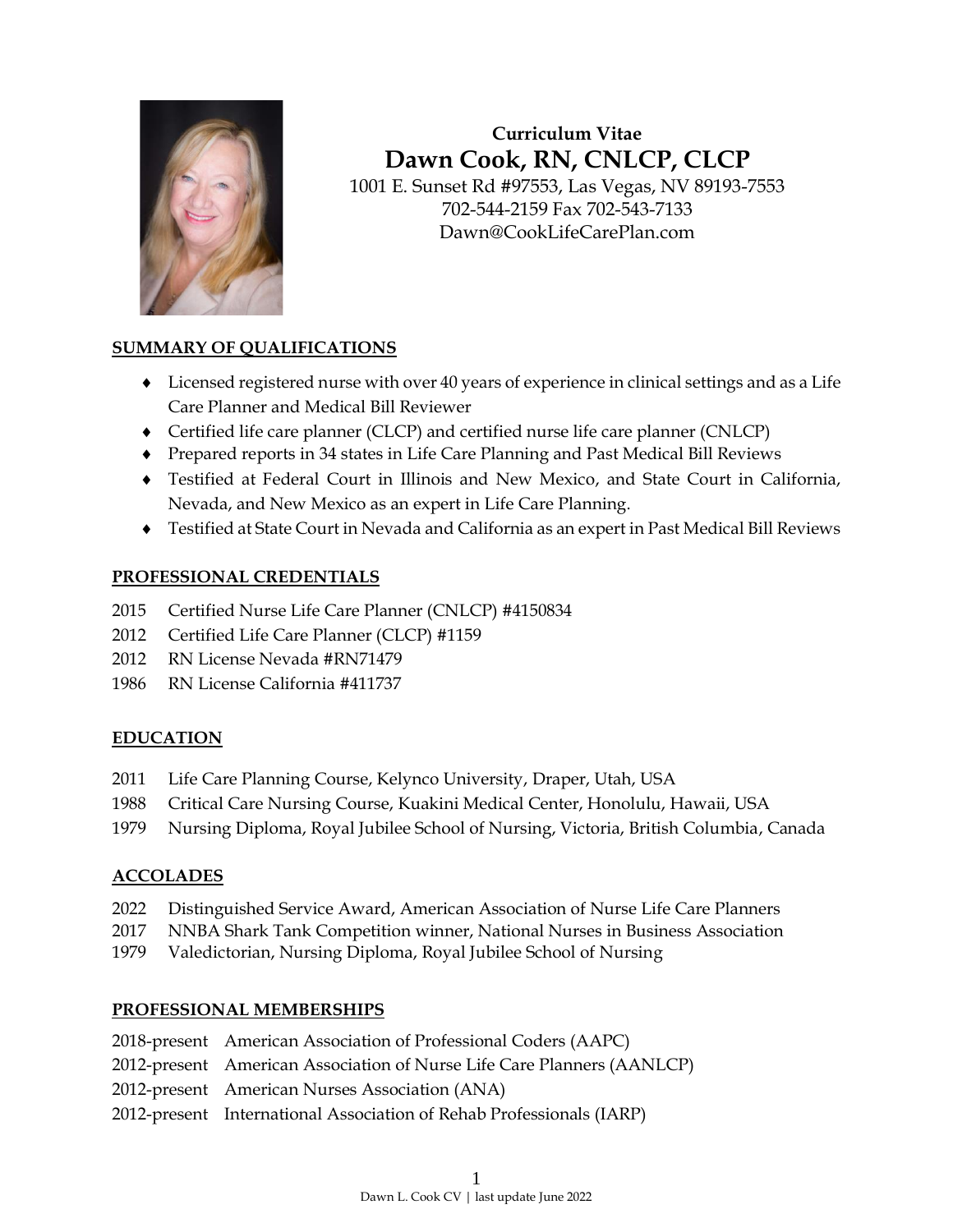## 2012-present Nevada Nurses Association (NNA) **PRESENTATIONS**

- 1. Presenter, "Life Care Planners and Economists, Working Better Together" American Rehabilitation Economics Association, Annual Conference, May 28, 2022. Chicago, Illinois.
- 2. Presenter, "Past Medical Bill Reviews for the Nurse Life Care Planner" American Association of Nurse Life Care Planners, Annual Conference, March 12, 2022. Virtual conference, USA.
- 3. Presenter, "Spinal Cord Stimulators." American Association of Nurse Life Care Planners, January 12, 2022, webinar, USA.
- 4. Presenter, "The Five Most Common Problems with Past Medical Bills." International Association of Rehabilitation Professionals, Annual Conference, November 13, 2021. Virtual conference, USA.
- 5. Presenter, "Pain Management Procedures and Medical Coding." American Association of Nurse Life Care Planners, Fall Conference, November 4, 2021. Virtual conference, USA.
- 6. Presenter, "Testifying as an Expert in Medical Coding, Billing or Auditing." HealthCon 2020, American Academy of Professional Coders, April 6, 2020. Virtual National Conference, USA.
- 7. Presenter, "Becoming an Expert Witness Nurse Turn Your Clinical Experience into a Side Job." National Nurses in Business Association National Educational Conference, September 28, 2019. Las Vegas, Nevada.
- 8. Presenter, "Analyzing Past Medical Bills: Do you know what you need to know?" American Association of Legal Nurse Consultants, April 4, 2019. Louisville, Kentucky.
- 9. Presenter, "Adding Past Medical Bill Reviews to Your Practice: A Natural Addition to Life Care Planning." International Association of Rehabilitation Professionals, October 27, 2018. Charlotte, North Carolina.
- 10. Presenter, "Medical Bill Reviews, a Primer for Law Offices." Las Vegas Valley Paralegal Association, January 16, 2018. Las Vegas, Nevada.
- 11. Presenter, "Transplantation Costs and Litigation, Valuing the Lifetime Cost of Organ Transplantation." International Transplantation Nurse Society annual conference, June 26, 2017. Lake Buena Vista, Florida.
- 12. Presenter, "Complex Regional Pain Syndrome and Nurse Life Care Planning." American Association of Nurse Life Care Planners, February 7, 2016. San Antonio, Texas.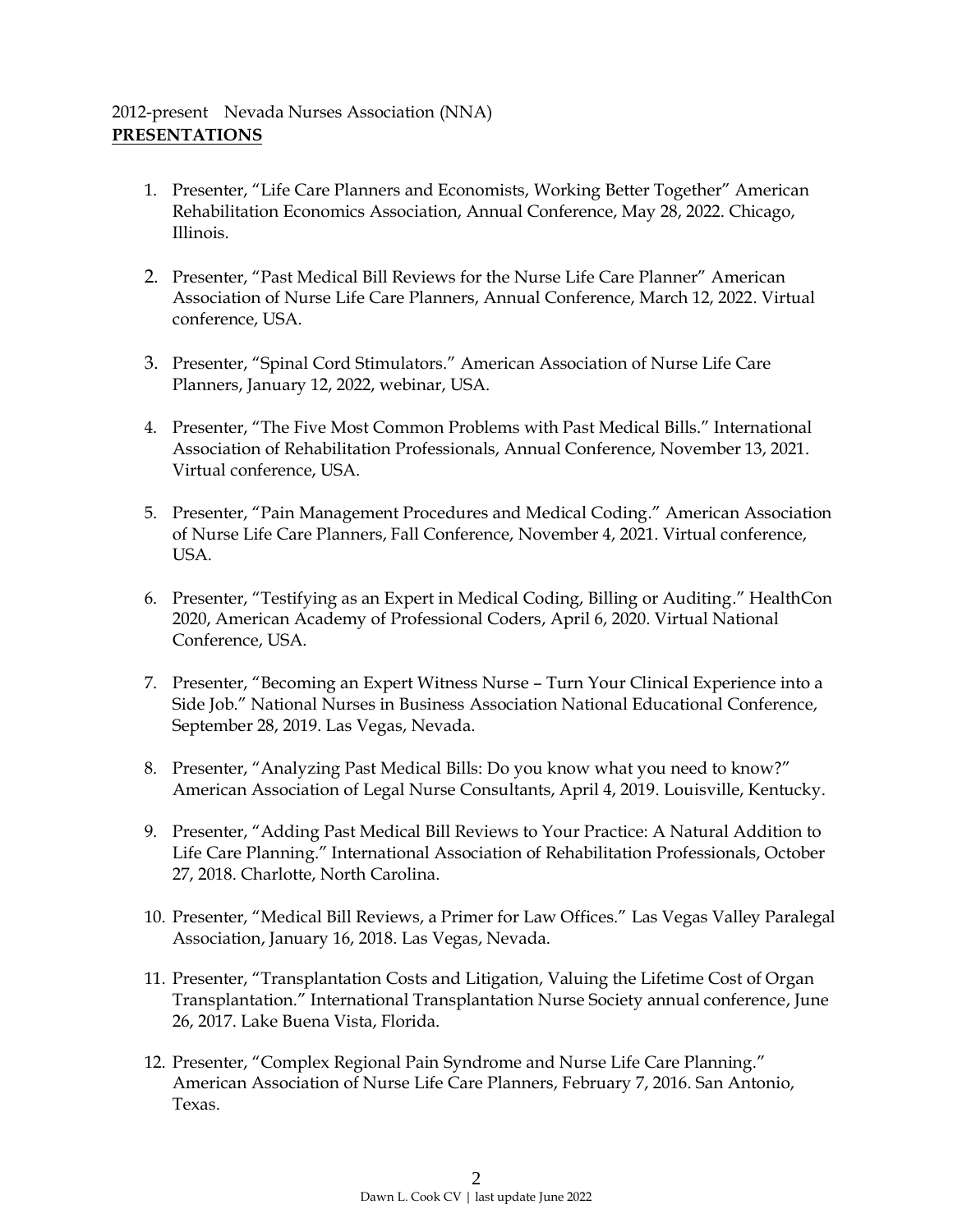- 13. Presenter, "How to Select a Life Care Planning Expert Witness." Las Vegas Valley Paralegal Association, October 15, 2015. Las Vegas, Nevada.
- 14. Presenter, "Complex Regional Pain Syndrome and Pain Management." American Society of Pain Management Nursing. September 19, 2015, Atlanta, Georgia.
- 15. Presenter, "Complex Regional Pain Syndrome and Life Care Planning." Executive Forum for Lifetime Nurse Care Planners, May 3, 2015. Honolulu, Hawaii.
- 16. Presenter, "Complex Regional Pain Syndrome for Legal Nurse Consultants." American Association of Legal Nurse Consultants, April 18, 2015. Indianapolis, Indiana.

#### **PUBLICATIONS**

- 1. Cook, D. L. (2021) "Cracking the Code for Therapy Goods and Services" *Journal of Nurse Life Care Planners.* Winter 2021, vol. XXI NO. 1: pp. 10-18.
- 2. Cook, D. L. (2020) "Replacement Intervals in Life Care Planning" *Journal of Nurse Life Care Planners.* Fall 2020, vol. XX NO. 4: pp. 17-20.
- 3. Cook, D. L. (2020) "It's All About the Numbers" *Journal of Nurse Life Care Planners.* Fall 2020, vol. XX NO. 4: pp. 12-15.
- 4. Cook, D. L. (2020) "Required Elements for Nurse Life Care Planning Testimony" *Journal of Nurse Life Care Planners.* Summer 2020, vol. XX NO. 3: pp. 18-21.
- 5. Cook, D. L. (2017) "Platelet-Rich-Plasma: Life Care Planning Considerations." *Journal of Nurse Life Care Planners.* Fall 2017, vol. XVII NO. 3: pp. 28-31.
- 6. Cook, D. L. (2016) "ASPMN Core Curriculum for Pain Management Nursing" Book Review. *Journal of Nurse Life Care Planners.* Spring 2016, vol. XVI NO. 1: p. 12.
- 7. Cook, D. L. (2015) "The Work of Business, Expert Witness Development and Training." *Journal of Nurse Life Care Planners.* Fall 2015, vol. XV NO. 3: p. 884 - 885.
- 8. Cook, D. L. (2015) "The Work of Business, Can You Hear Me Now?" *Journal of Nurse Life Care Planners.* Summer 2015, vol. XV NO. 2: p. 812.
- 9. Cook, D. L. (2013) "Back and Neck Injuries", "Hand and Wrist Injuries" and "Knee Injuries." *Anatomy and Physiology 101 for Attorneys.* Eau Claire, WI: National Business Institute, publisher. pp. 33-63, 93-148.

#### **RECENT CONFERENCES**

- American Rehabilitation Economics Association, Annual Conference, 2022.
- International Association of Rehabilitation Professionals, Life Care Plan Summit, 2017, 2022.
- American Association of Nurse Life Care Planners, Annual Conference; 2012 2014, 2016, 2018, 2021, 2022.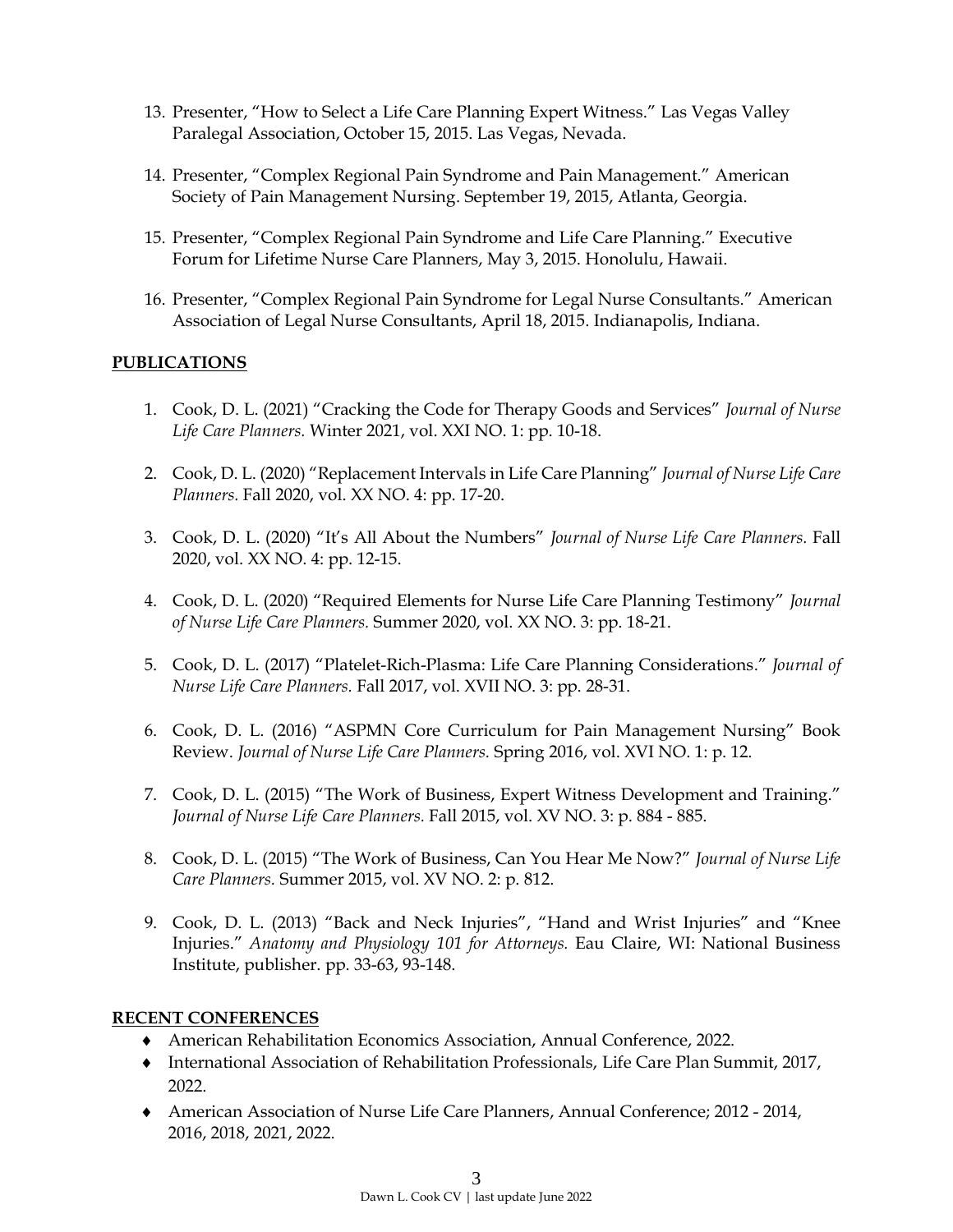- American Academy of Physician Life Care Planners, Annual Assembly; 2018, 2022.
- International Symposium on Life Care Planning; 2014, 2018, 2021.
- American Association of Nurse Life Care Planners, Fall Conference, 2021
- American Association of Professional Coders, AuditCon, 2021.
- Legal Nurse Consulting Virtual Conference: LNC Success, 2021.
- HealthCon 2020, American Academy of Professional Coders, 2020.
- National Nurses in Business Association, National Conference; 2017 2019.
- The American Association of Nurse Attorneys, Annual Meeting and Educational Conference; 2018.
- Juris Education Resource Knowledge Legal Nurse Consulting, Annual Conference; 2017.
- International Transplant Nurse Society, Annual Symposium; 2017.
- American Rehabilitation Economics Association, Annual Conference; 2017.
- Lifetime Nurse Care Planners, Executive Forum; 2012, 2013, 2015 2017.
- Bionics and Robotic, Limb Trauma, Biom; 2015.
- American Society of Pain Management Nursing, Annual Conference; 2015.
- American Association of Legal Nurse Consultants, Annual Forum; 2015.

#### **PROFESSIONAL SUBSCRIPTIONS**

- American Nursing Association Smart Brief
- American Nurse Today
- Healthcare Business Monthly
- Journal of Issues in Nursing
- Journal of Legal Nurse Consulting
- Journal of Life Care Planning
- Journal of Nurse Life Care Planners
- ◆ Nevada RN Formation

#### **PROFESSIONAL EXPERIENCE**

2011-present Dawn Cook Consulting LLC, Las Vegas, Nevada, USA. Nurse Life Care Planner and Medical Bill Reviewer.

- 2003-2011 Mammoth Hospital, Mammoth Lakes, California, USA. Charge Nurse PACU.
- 1992-2003 Nanaimo Regional General Hospital, Nanaimo, BC, Canada. ICU/ER.
- 1991-1995 Yuma Regional Medical Center, Yuma, Arizona, USA. ICU/CCU.
- 1987-1990 Kuakini Medical Center, Honolulu, Hawaii, USA. Charge Nurse in ICU & CCU.
- 1983-1986 Holy Family Hospital, Prince Albert, Saskatchewan, Canada. Charge Nurse ICU.
- 1982-1986 Pineland Home Care, Prince Albert, Saskatchewan, Canada. Home Care Nurse.
- 1982-1986 Victoria General Hospital, Prince Albert, Saskatchewan, Canada. Charge Nurse.